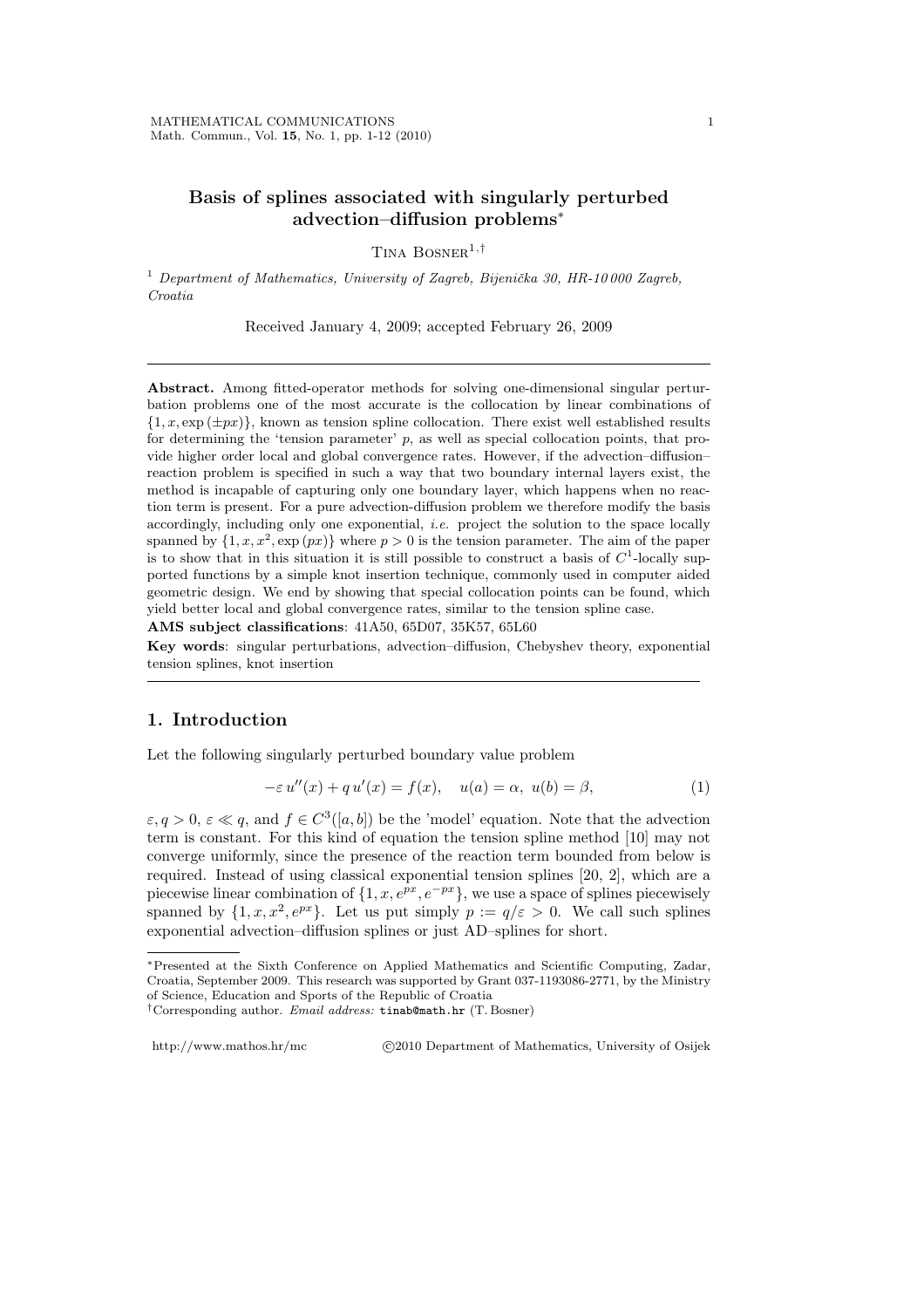2 T. Bosner

It is not trivial to find a numerically stable algorithm which will produce values and derivatives of the local basis, usually called a B-spline basis. We show first that such a basis can be constructed in the setting of the general theory of Chebyshev splines in Section 2, and then apply the collocation method [8, 17, 5] to find an approximate solution to (1). The second issue is the choice of optimal collocation points. In Section 3 we give an explicit formula for such points.

## 2. Exponential advection–diffusion B–splines

A choice of the function space is dictated by the differential operator in (1); since we consider the operator fitted method, a natural choice is, at least for a sufficiently smooth right–hand side in (1), the space  $L\{1, x, x^2, e^{px}\} = \text{Ker}D^2(-\varepsilon D^2 + qD)$ . By using product form of the given fourth order differential operator, we can define the measure vector  $d\sigma = (d\sigma_2, d\sigma_3, d\sigma_4)^T := (d\tau_2, e^{p\tau_3} d\tau_3, e^{-p\tau_4} d\tau_4)^T$  and a Canonical Complete Chebyshev system (CCC–system) [22, 21, 1]:

$$
u_1(x) = 1,
$$
  
\n
$$
u_2(x) = \int_a^x d\tau_2 = x - a,
$$
  
\n
$$
u_3(x) = \int_a^x d\tau_2 \int_a^{\tau_2} e^{p\tau_3} d\tau_3 = \frac{1}{p^2} e^{px} - \frac{e^{pa}}{p} x + \frac{e^{pa}}{p} \left( a - \frac{1}{p} \right),
$$
  
\n
$$
u_4(x) = \int_a^x d\tau_2 \int_a^{\tau_2} e^{p\tau_3} d\tau_3 \int_a^{\tau_3} e^{-p\tau_4} d\tau_4
$$
  
\n
$$
= \frac{e^{-pa}}{p^3} e^{px} - \frac{1}{2p} x^2 + \frac{1}{p} \left( a - \frac{1}{p} \right) x + \frac{1}{p} \left( \frac{a}{p} - \frac{a^2}{2} - \frac{1}{p^2} \right).
$$

Now  $\mathcal{S}(4, d\sigma) := L\{1, x, x^2, e^{px}\} = L\{u_1, u_2, u_3, u_4\}.$  The first generalized derivative is the same as the ordinary one

$$
L_1 u(x) = Du(x)
$$

and it maps the functions from the CCC–system to the first reduced space  $L\{1, x, e^{px}\},$ while the second and the third generalized derivatives

$$
L_2u(x) = e^{-px}D^2u(x), \qquad L_3u(x) = e^{px}D L_2u(x)
$$

map  $S(4, d\sigma)$  to the second and the third reduced space  $L\{1, e^{-px}\}, L\{1\}$ , respectively.

Further, we take an arbitrary partition  $\Delta = \{x_i\}_{i=0}^{l+1}$  of  $[a, b]$  and multiplicity vector  $\mathbf{m} = (4, 2, \ldots, 2, 4)$ , which together define the extended partition T whose elements are called knots.  $\mathbf{T} := \{t_r\}_{r=1}^{2l+8}$ , and all the interior knots are of multiplicity 2:

$$
t_1 \leq t_2 \leq t_3 \leq t_4 = x_0 = a,
$$
  
\n
$$
t_{2i+3}, t_{2i+4} = x_i, \quad i = 1, ..., l,
$$
  
\n
$$
b = x_{l+1} = t_{2l+5} \leq t_{2l+6} \leq t_{2l+7} \leq t_{2l+8}.
$$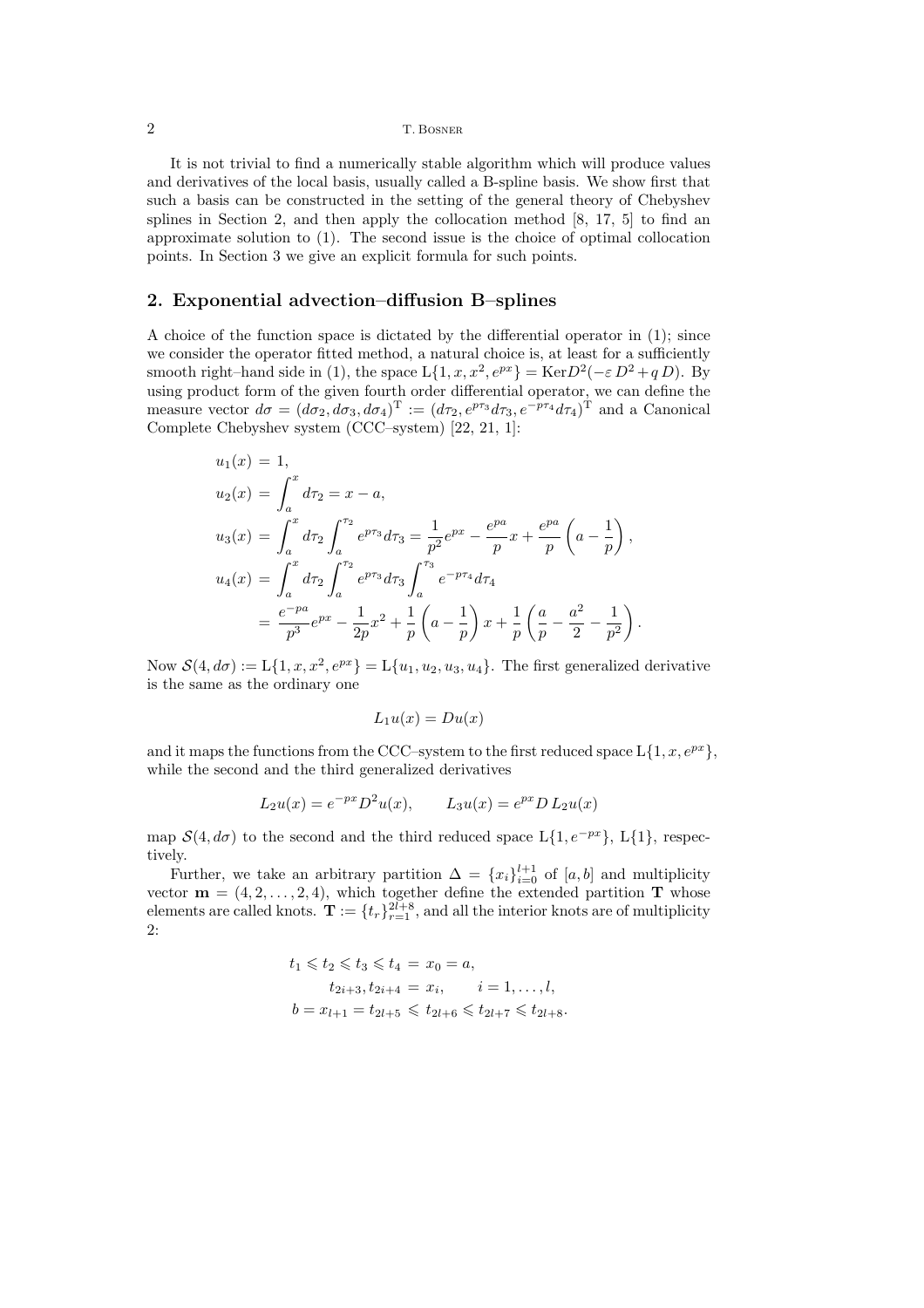Chebyshev spline space  $\mathcal{S}(4, d\sigma, \mathbf{T})$  is spanned by functions being piecewise in the CCC–space  $S(4, d\sigma)$ , where the first generalized derivative is continuous across  $x_i$ for  $i = 1, ..., l$ . Thus we have that  $\mathcal{S}(4, d\sigma, \mathbf{T}) \subseteq C^1([a, b])$  that will be needed for the collocation method. It is generally agreed that the best choice of the basis are B-splines  $T_i^4$  because of their nice properties like non-negativity, compact supports and the partition of unity [22, 21]. The B-splines associated to the first (second) reduced system are denoted by  $T_i^3$   $(T_i^2)$ .

For the collocation matrix we need to calculate the values of derivatives of Bsplines at certain points. To reconstruct the solution, we also need the B-splines themselves. One way to do it is the Chebyshev spline knot insertion technique [11, 12, 13, 15, 1, 18, 19], which uses scalar products of positive quantities only. To this end, we use the derivative formula:

$$
L_1 T_i^k(x) = \frac{T_i^{k-1}(x)}{C_i^{k-1}} - \frac{T_{i+1}^{k-1}(x)}{C_{i+1}^{k-1}}.
$$
\n
$$
(2)
$$

Here,

$$
C_i^1 = \int_{t_i}^{t_{i+1}} T_i^1(\tau_4) e^{-p\tau_4} d\tau_4,
$$
  
\n
$$
C_i^2 = \int_{t_i}^{t_{i+2}} T_i^2(\tau_3) e^{p\tau_3} d\tau_3,
$$
  
\n
$$
C_i^3 = \int_{t_i}^{t_{i+3}} T_i^3(\tau_2) d\tau_2.
$$

If the extended partition contains only interior knots of multiplicity one, the integrals are

$$
C_{i}^{1} = \frac{1}{p} \left( e^{-pt_{i}} - e^{-pt_{i+1}} \right),
$$
\n
$$
C_{i}^{2} = \frac{e^{pt_{i+1}}}{p} \left( \frac{\ell_{1}(ph_{i})}{\ell_{0}(ph_{i})} + \frac{\ell_{1}(-ph_{i+1})}{-\ell_{0}(-ph_{i+1})} \right),
$$
\n
$$
C_{i}^{3} = \frac{\frac{\ell_{1}(ph_{i})}{\ell_{0}(ph_{i})}}{\frac{\ell_{1}(ph_{i})}{\ell_{0}(ph_{i})} + \frac{\ell_{1}(-ph_{i+1})}{-\ell_{0}(-ph_{i+1})}} \frac{1}{p} \left( \frac{\ell_{2}(ph_{i})}{\ell_{1}(ph_{i})} + \frac{-\ell_{2}(-ph_{i+1})}{\ell_{1}(-ph_{i+1})} \right)
$$
\n
$$
+ \frac{h_{i+1}}{2} \frac{\ell_{0}(-ph_{i+1})(2\ell_{0}(-ph_{i+1}) + ph_{i+1}(e^{-ph_{i+1}} + 1))}{\ell_{0}(-ph_{i+1})(\ell_{0}(-ph_{i+1}) + ph_{i+1}(e^{-ph_{i+1}} + 1))} + p^{2}h_{i+1}^{2}e^{-ph_{i+1}}
$$
\n
$$
+ \frac{\frac{\ell_{1}(-ph_{i+2})}{\ell_{0}(-ph_{i+2})}}{\ell_{0}(ph_{i+1})} + \frac{\frac{\ell_{1}(-ph_{i+2})}{\ell_{0}(ph_{i+2})}}{\ell_{0}(ph_{i+1})} \frac{1}{p} \left( \frac{\ell_{2}(ph_{i+1})}{\ell_{1}(ph_{i+1})} + \frac{-\ell_{2}(ph_{i+2})}{\ell_{1}(-ph_{i+2})} \right),
$$
\n(3)

where

$$
h_i := x_{i+1} - x_i,
$$
  

$$
\ell_i(x) := e^x - \sum_{k=0}^i \frac{x^k}{k!}, \qquad i = 0, 1, 2, \dots.
$$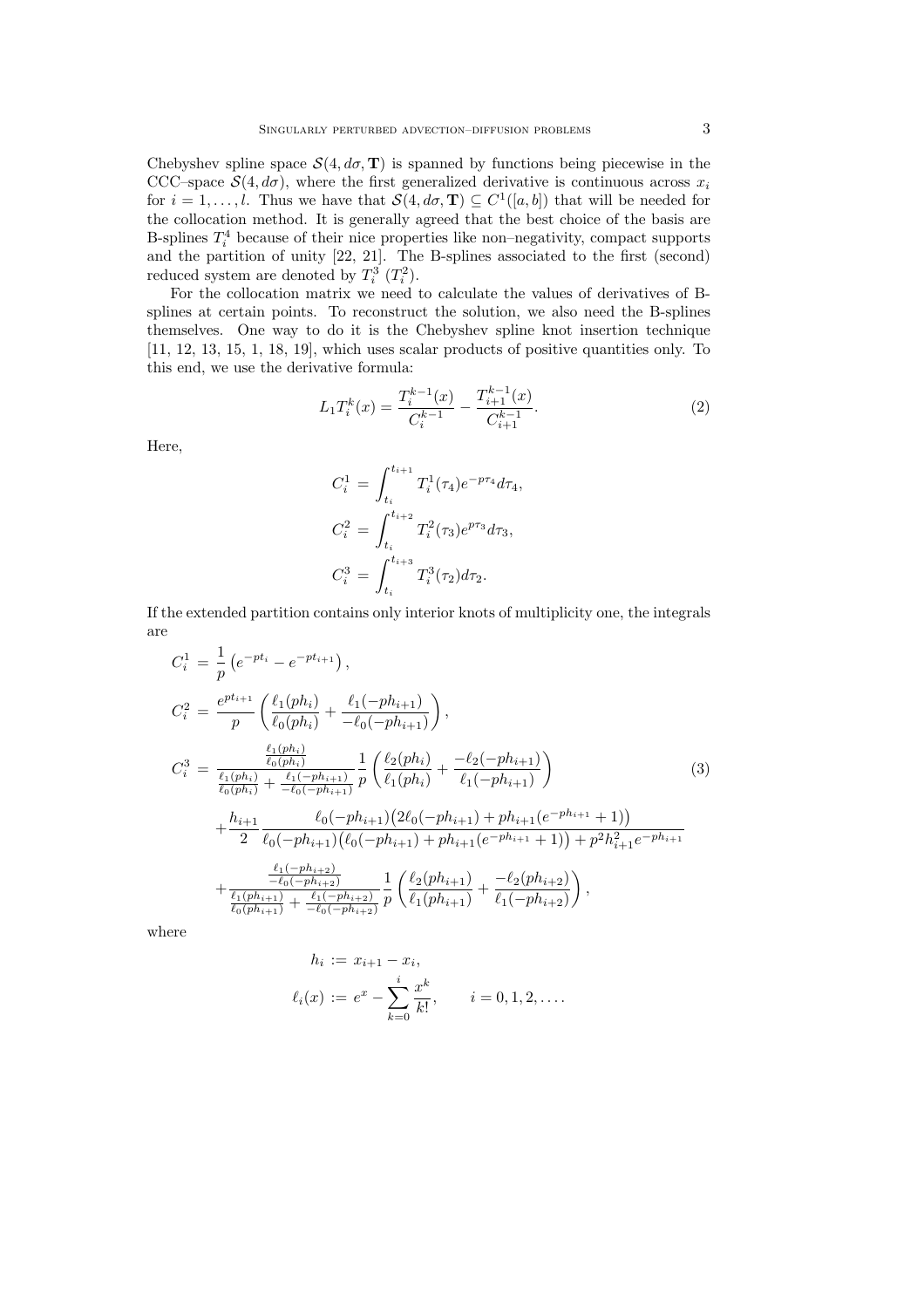4 T. Bosner

For extended partitions with multiple knots, we just take the limits by coalescing the knots in (3). We used the integral version of the derivative formula (2) for  $C_i^2$ , and for  $C_i^3$  the following Oslo type algorithm [2]: let  $T_i^3$  and  $T_i^2$  be the Chebyshev  $3<sup>rd</sup>$  and  $2<sup>nd</sup>$  order B-spline associated with the extended partition **T** with all interior knots of multiplicity one, and let us assume that  $\tilde{T}_i^3$ ,  $\tilde{T}_i^2$  are B-splines associated with the extended partition  $\tilde{T}$  on the same knot sequence, but with all interior knots of multiplicity two. If  $\mathbf{T} = \{t_j\}_{j=1}^{n+4}$  and  $\widetilde{\mathbf{T}} = \{\widetilde{t}_j\}_{j=1}^{2n}$ , and r is an index such that  $t_i = \tilde{t}_r < \tilde{t}_{r+1}$ , then for  $i = 2, \ldots, n$ :

$$
T_i^3 = \frac{\tilde{C}_r^2}{C_i^2} \tilde{T}_r^3 + \tilde{T}_{r+1}^3 + \frac{\tilde{C}_{r+3}^2}{C_{i+1}^2} \tilde{T}_{r+2}^3,
$$
  
\n
$$
C_j^2 = \int_{t_j}^{t_{j+2}} T_j^2(\tau_3) e^{p\tau_3} d\tau_3,
$$
  
\n
$$
\tilde{C}_j^2 = \int_{\tilde{t}_j}^{\tilde{t}_{j+2}} \tilde{T}_j^2(\tau_3) e^{p\tau_3} d\tau_3.
$$

From now on, let T be the primary extended partition with interior knots of multiplicity two. Next, let  $x_i = t_r < t_{r+1}$  and  $x \in (x_i, x_{i+1})$ , then let us introduce some new extended partitions  $\bar{\mathbf{T}} = {\bar{t}_j}$ ,  $\tilde{\mathbf{T}} = {\bar{t}_j}$  and  $\hat{\mathbf{T}} = {\bar{t}_j}$  where

$$
\bar{t}_j = t_j \text{ for } j = 1, \dots, r, \quad \bar{t}_{r+1} = x, \quad \bar{t}_j = t_{j-1} \text{ for } j = r+2, \dots, n+5,
$$
  
\n
$$
\tilde{t}_j = t_j \text{ for } j = 1, \dots, r, \quad \tilde{t}_{r+1} = \tilde{t}_{r+2} = x,
$$
  
\n
$$
\tilde{t}_j = t_{j-2} \text{ for } j = r+3, \dots, n+6,
$$
  
\n
$$
\hat{t}_j = t_j \text{ for } j = 1, \dots, r, \quad \hat{t}_{r+1} = \hat{t}_{r+2} = \hat{t}_{r+3} = x,
$$
  
\n
$$
\hat{t}_j = t_{j-3} \text{ for } j = r+4, \dots, n+7,
$$

with  $n := 2l+4$ . The B-splines associated with these extended partitions are denoted by  $T_j^{4-l}$ ,  $\bar{T}_j^{4-l}$ ,  $\tilde{T}_j^{4-l}$  and  $\hat{T}_j^{4-l}$  for  $l = 0, \ldots, 3$ , respectively, as well as the integrals of these B-splines:

$$
C_j^{4-l} := \int_{t_j}^{t_{j+4-l}} T_j^{k-l}(\tau_{l+1}) d\sigma_{l+1}(\tau_{l+1}),
$$
  
\n
$$
\bar{C}_j^{4-l} := \int_{\bar{t}_j}^{\bar{t}_{j+4-l}} \bar{T}_j^{k-l}(\tau_{l+1}) d\sigma_{l+1}(\tau_{l+1}),
$$
  
\n
$$
\tilde{C}_j^{4-l} := \int_{\tilde{t}_j}^{\tilde{t}_{j+4-l}} \tilde{T}_j^{k-l}(\tau_{l+1}) d\sigma_{l+1}(\tau_{l+1}),
$$
  
\n
$$
\hat{C}_j^{4-l} := \int_{\hat{t}_j}^{\hat{t}_{j+4-l}} \hat{T}_j^{k-l}(\tau_{l+1}) d\sigma_{l+1}(\tau_{l+1}),
$$

for  $l = 1, \ldots, 3$ . Then, the generalized de Boor algorithm [9, 3, 2, 1] for the third order AD–B-spline s is

$$
s(x) = \sum_{j=2}^{n} c_j T_j^3(x) = \sum_{j=2}^{n+2} \tilde{c}_j \tilde{T}_j^3(x) = \tilde{c}_i,
$$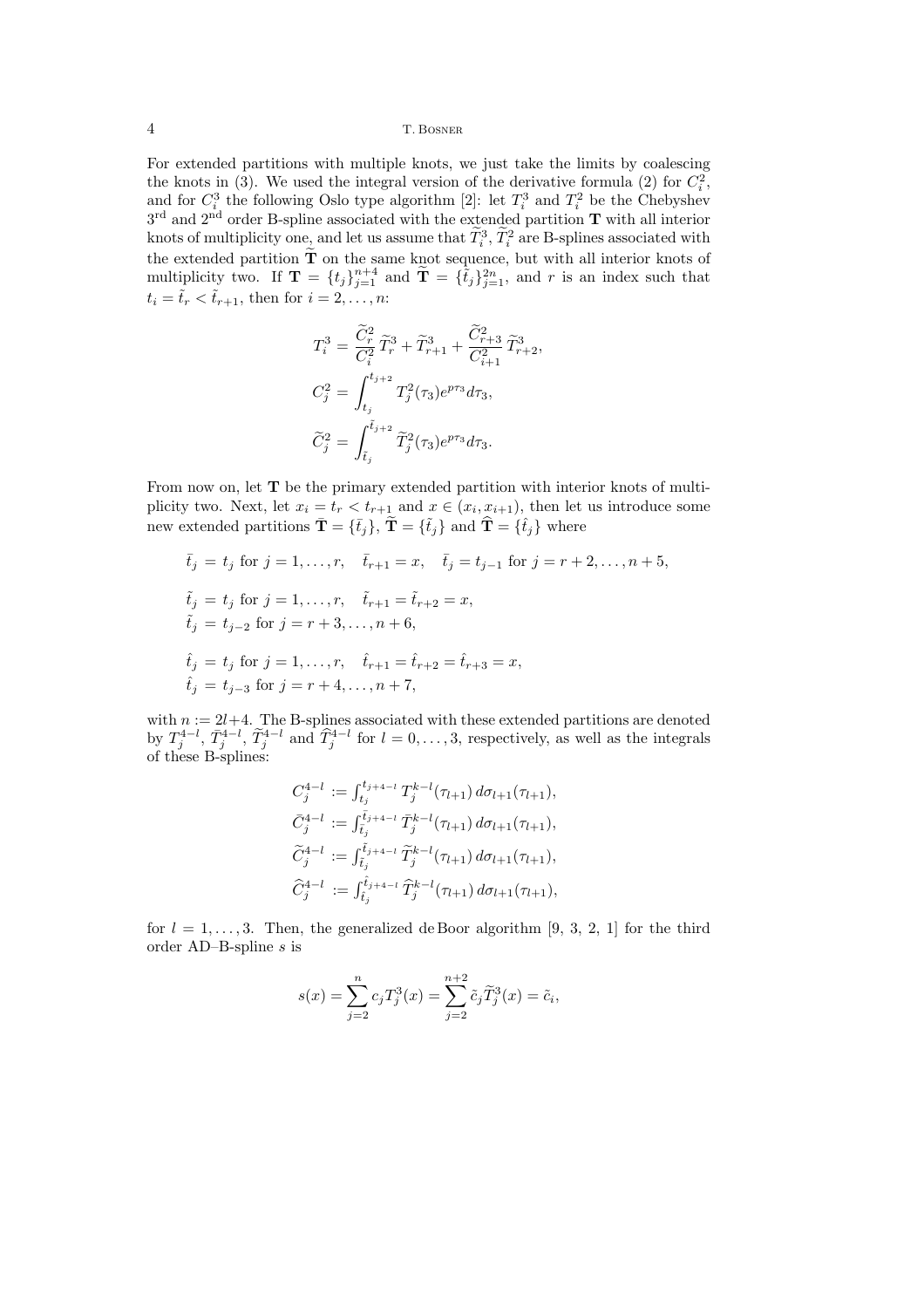with

$$
\tilde{c}_i = \frac{\bar{C}_{i+1}^1\, \widetilde{C}_{i+1}^2}{C_i^1\, C_{i-1}^2}\, c_{i-2} + \left(\frac{\widetilde{C}_{i+1}^2\, \bar{C}_{i-1}^2}{\bar{C}_i^2\, C_{i-1}^2} + \frac{\widetilde{C}_i^2\, \bar{C}_{i+1}^2}{\bar{C}_i^2\, C_i^2}\right) c_{i-1} + \frac{\bar{C}_i^1\, \widetilde{C}_i^2}{C_i^1\, C_i^2}\, c_i.
$$

For  $x = x_i$  we just take  $x \to x_i^+$ , whenever it appears in the above algorithm.

For the fourth order AD–B-spline s and  $x \in (x_i, x_{i+1})$ , the de Boor algorithm is:

$$
s(x) = \sum_{j=1}^{n} c_j T_j^4(x) = \sum_{j=1}^{n+3} \hat{c}_j \hat{T}_j^4(x) = \hat{c}_i,
$$

with

$$
\begin{split}\n\hat{c}_{i} &= c_{i-3} \frac{\hat{C}_{i+1}^{3} \tilde{C}_{i+1}^{2} \bar{C}_{i+1}^{1}}{C_{i}^{1} C_{i-1}^{2} C_{i-2}^{3}} + c_{i-2} \left( \frac{\hat{C}_{i+1}^{3} \tilde{C}_{i+1}^{2} \bar{C}_{i-2}^{3}}{\bar{C}_{i}^{2} \bar{C}_{i-1}^{3} C_{i-2}^{3}} + \frac{\hat{C}_{i+1}^{3} \tilde{C}_{i-1}^{3} \bar{C}_{i+1}^{2} \bar{C}_{i}^{3}}{\tilde{C}_{i}^{3} \bar{C}_{i-1}^{3} C_{i-1}^{2} C_{i-1}^{3}} + \frac{\hat{C}_{i}^{3} \tilde{C}_{i+1}^{3} \tilde{C}_{i+1}^{2} \bar{C}_{i+1}^{3}}{\tilde{C}_{i}^{3} C_{i}^{2} C_{i-1}^{3}} + \frac{\hat{C}_{i}^{3} \tilde{C}_{i+1}^{3} \bar{C}_{i-1}^{2} \bar{C}_{i-1}^{3}}{\tilde{C}_{i}^{3} C_{i}^{2} C_{i-1}^{3}} + \frac{\hat{C}_{i}^{3} \tilde{C}_{i}^{3} \bar{C}_{i+1}^{3} \bar{C}_{i-1}^{2} \bar{C}_{i-1}^{3}}{\tilde{C}_{i}^{3} \bar{C}_{i}^{3} C_{i-1}^{2} C_{i-1}^{3}} + \frac{\hat{C}_{i}^{3} \tilde{C}_{i}^{2} \bar{C}_{i+1}^{3}}{\tilde{C}_{i}^{3} \bar{C}_{i}^{3} C_{i-1}^{3}} + \frac{\hat{C}_{i}^{3} \tilde{C}_{i}^{2} \bar{C}_{i+1}^{3}}{\tilde{C}_{i}^{3} \bar{C}_{i}^{3} C_{i}^{3}} + c_{i} \frac{\hat{C}_{i}^{3} \tilde{C}_{i}^{2} \bar{C}_{i}^{1}}{\tilde{C}_{i}^{1} \bar{C}_{i}^{2} \tilde{C}_{i}^{3}}.\n\end{split} \tag{4}
$$

If  $x = x_i$ , we do the same as for order three. As mentioned before, for the derivatives of B-splines we use the derivative formula (2).

It is well known that the limiting case of exponential tension splines are cubic splines for  $p \to 0$ , and linear splines for  $p \to \infty$ . (Though easily observed, it cannot be easily proved for variable tension parameters, see [4]). There is a similar limiting behavior for AD-splines; for the  $p \to 0$  it is the same as for tension splines, while for  $p \rightarrow \infty$ , AD–spline becomes the parabolic splines. That this is indeed the case can be shown by taking limit  $p \to 0$  or  $p \to \infty$  in (4), and by noting that, among others:

$$
\lim_{p \to 0} C_i^3 = \frac{t_{i+3} - t_i}{3}, \qquad \lim_{p \to \infty} C_i^3 = \frac{t_{i+3} - t_{i+1}}{2},
$$
  
\n
$$
\lim_{p \to 0} \frac{\widetilde{C}_i^2 \bar{C}_i^1}{C_i^1 C_i^2} = \frac{(x - t_i)^2}{(t_{i+1} - t_i)(t_{i+2} - t_i)}, \qquad \lim_{p \to \infty} \frac{\widetilde{C}_i^2 \bar{C}_i^1}{C_i^1 C_i^2} = 0,
$$
  
\n
$$
\lim_{p \to 0} \frac{\widetilde{C}_{i+1}^2}{\bar{C}_i^2} = \frac{t_{i+1} - x}{t_{i+1} - t_i}, \qquad \lim_{p \to \infty} \frac{\widetilde{C}_{i+1}^2}{\bar{C}_i^2} = 1.
$$

Thus AD–splines are 'in between' cubic and parabolic ones, at least for one tension parameter, which is the only case we consider here.

## 3. Collocation

To solve the boundary value problem (1), we seek the approximating solution  $s \in S(4, d\sigma, \mathbf{T})$ ,  $s(x) = \sum_{j=1}^{n} c_j T_j^4(x)$ , satisfying the collocation equations

$$
-\varepsilon s''(\tau_i) + qs'(\tau_i) = f(\tau_i), \qquad i = 1, \dots, 2(l+1)
$$
  

$$
s(a) = \alpha, s(b) = \beta,
$$
 (5)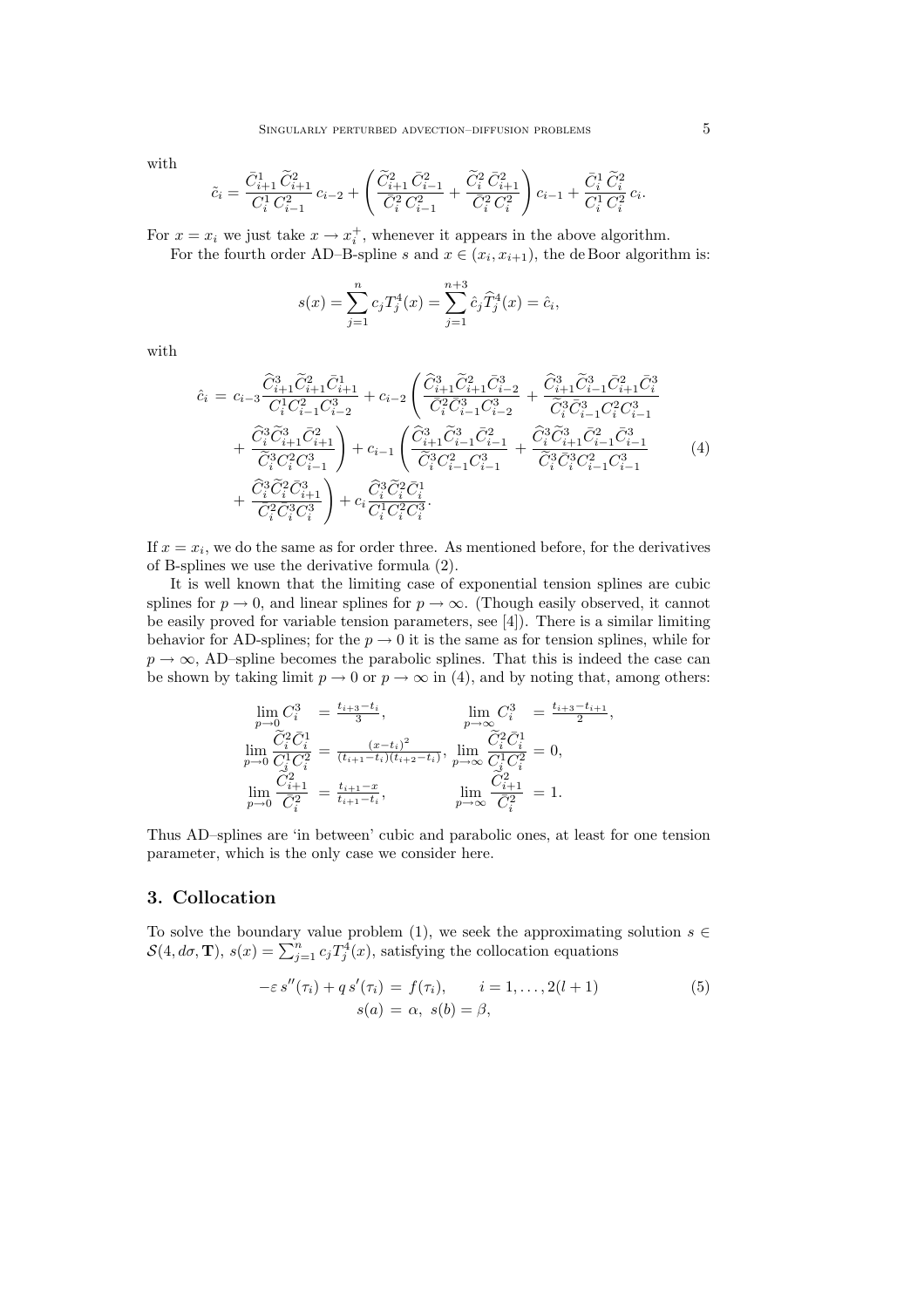## 6 T. Bosner

for  $\tau_{2j+m} \in (x_j, x_{j+1}), j = 0, \ldots, l, m = 1, 2$ . The question is if the choice of the collocation points  ${\{\tau_i\}}_{i=1}^{2(l+1)}$  can decrease the error of the approximation. We propose one possible way, which follows the well known method of finding the optimal collocation points on each interval, leading to the so called superconvergence phenomenon.

First, we introduce the Green's function [14] for our problem. Without loss of generality, we may assume homogeneous Dirichlet boundary values,  $\alpha = \beta = 0$  in (1). Then the Green's function  $G$  is:

$$
G(x,y):=\left\{\begin{aligned} &\frac{(e^{p(x-a)}-1)(e^{p(b-y)}-1)}{q\left(e^{p(b-a)}-1\right)},\ {\rm for}\ x
$$

For fixed x,  $G(x, y)$  is piecewisely in  $\{1, e^{py}\}$ , on each subinterval  $[x_j, x_{j+1}), j$  $= 0, \ldots l$ , motivating us to choose collocation points  $\tau_{2j+1}, \tau_{2j+2}$  satisfying

$$
(x - \tau_{2j+1})(x - \tau_{2j+2}) \perp \text{span}\{1, e^{px}\}.
$$
 (6)

The sequence  ${\lbrace \tau_i \rbrace}_{i=1}^{2l+2}$  is called generalized Gaussian points [8, 7, 16, 5]. From (6) we get that

$$
\tau_{2j+1} = s_j - h\tau_j, \qquad \tau_{2j+2} = s_j + h\tau_j,
$$

with

$$
s_j := x_j + \frac{h_j}{3} \frac{f_2(ph_j)}{f_1(ph_j)},
$$
  
\n
$$
h\tau_j := h_j f_3(ph_j),
$$
  
\n
$$
f_1(x) := \frac{2(1 - e^{-x}) - x(1 + e^{-x})}{x^3},
$$
  
\n
$$
f_2(x) := \frac{6(e^{-x} - 1 + x) - x^2(2 + e^{-x})}{x^4},
$$
  
\n
$$
f_3(x) := \frac{\sqrt{e^{-x}(1 - \frac{72}{x^4}) + e^{-2x}(\frac{36}{x^4} + \frac{36}{x^3} + \frac{18}{x^2} + \frac{6}{x} + 1) + \frac{36}{x^4} - \frac{36}{x^3} + \frac{18}{x^2} - \frac{6}{x} + 1}{3(\frac{2}{x}(e^{-x} - 1) + e^{-x} + 1)}.
$$

Functions  $f_1$ ,  $f_2$  and  $f_3$  are arranged to get nice behavior in the limits to zero and infinity. On interval  $[x_j, x_{j+1}) = [0, 1)$  one easily shows that

$$
\lim_{p \to 0} \tau_{2j+1} = \frac{1}{6} (3 - \sqrt{3}), \qquad \lim_{p \to \infty} \tau_{2j+1} = \frac{1}{3},
$$
  

$$
\lim_{p \to 0} \tau_{2j+2} = \frac{1}{6} (3 + \sqrt{3}), \qquad \lim_{p \to \infty} \tau_{2j+2} = 1
$$

is in agreement with the known result for collocation by polynomial splines. In our case there is no translation invariance, meaning that Gaussian points must be recomputed on each subinterval.

This choice of collocation points guarantees the following error estimates: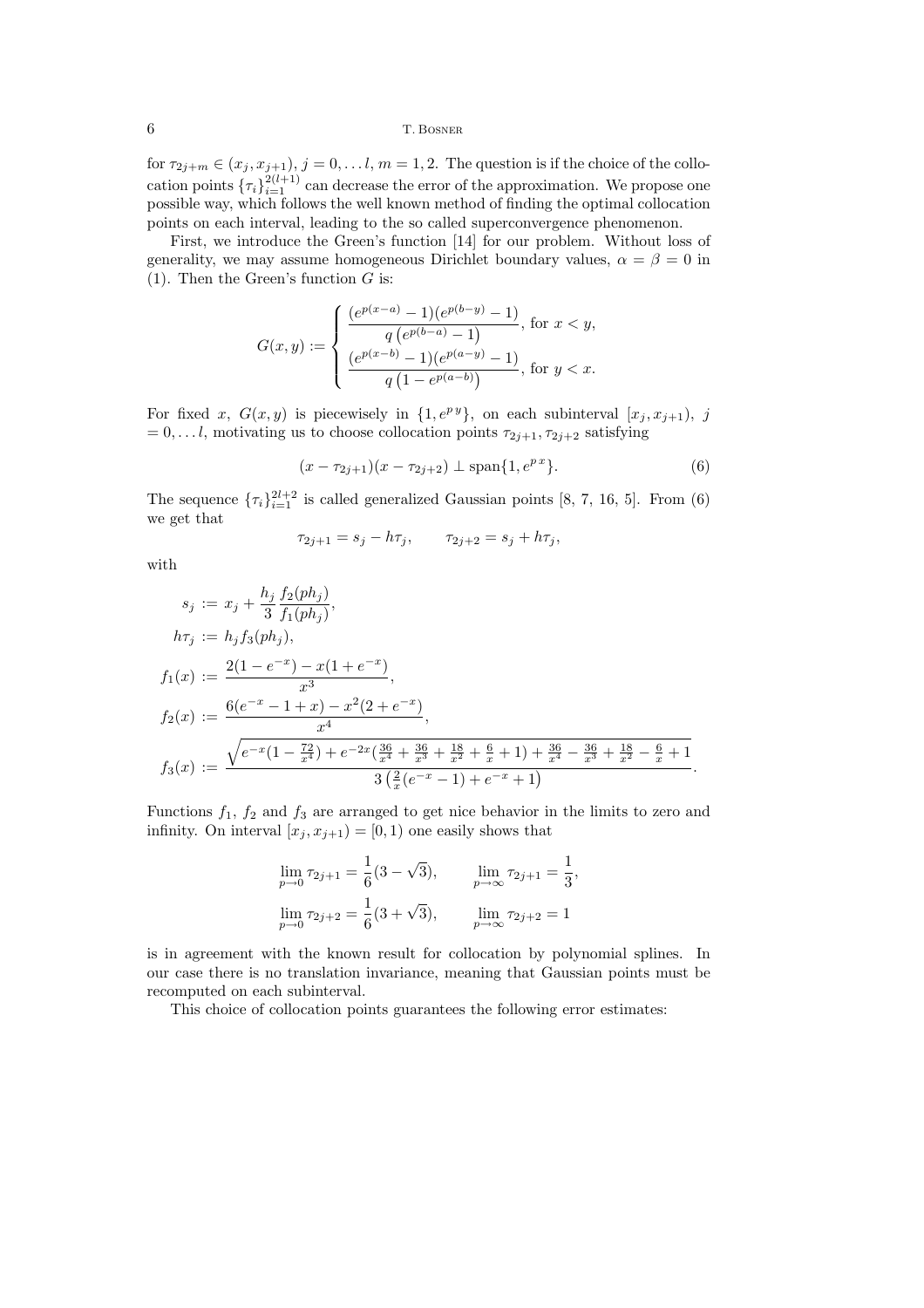**Theorem 1.** Let f from (1) be in  $C^3([a, b])$ , and let us choose the collocation points  $\tau_{2j+m} \in (x_j, x_{j+1}), m = 1, 2 \text{ for each } j = 0, \ldots l \text{ so that}$ 

$$
\int_{x_j}^{x_{j+1}} z(x)(x - \tau_{2j+1})(x - \tau_{2j+2}) dx = 0,
$$
\n(7)

for every  $z \in \text{span}\{1, e^{px}\}\$ . Then there exist constants  $K_1$  and  $K_2$  independent of  $\Delta$ and  $\varepsilon$  such that the solution u to (1) and the solution s to the collocation equation (5) satisfy

$$
|(u-s)(x)| \leqslant K_1 h^3,\tag{8}
$$

for  $x \in \{x_0, \ldots, x_{l+1}\},$  and globally

$$
||u-s||_{\infty} \leqslant \frac{1}{\varepsilon} K_2 h^3,
$$

where  $h := \max\{h_0, \ldots, h_l\}.$ 

**Proof.** The proof is a variation of the idea in [6]. Let  $x \in [a, b]$ , then

$$
(u - s)(x) = \sum_{j=0}^{l} E_j(x),
$$

where

$$
E_j(x) := \int_{x_j}^{x_{j+1}} G(x, y) r(y) \, dy, \qquad j = 0, \dots, l
$$

with

$$
r(x) := (Lu - Ls)(x),
$$
  $Lg(x) := -\varepsilon g''(x) + q g'(x).$ 

If we denote the classical second order divided difference of the function  $r$  over the points  $\tau_{2j+1}, \tau_{2j+2}, y$  with  $\Delta^2(y) := r[\tau_{2j+1}, \tau_{2j+2}, y]$ , then

$$
r(y) = (y - \tau_{2j+1})(y - \tau_{2j+2})r[\tau_{2j+1}, \tau_{2j+2}, y],
$$

and

$$
\Delta^{2}(y) = \Delta^{2}(x_{j}) + (y - x_{j})(\Delta^{2})'(\theta_{1}), \qquad \theta_{1} \in (x_{j}, y).
$$

Let

$$
E_j(x) := \int_{x_j}^{x_{j+1}} G(x, y)(y - \tau_{2j+1})(y - \tau_{2j+2}) (\Delta^2(x_j) + (y - x_j)(\Delta^2)'(\theta_1)) dy
$$
(9)

for  $j = 0, \ldots, l$ . First, let  $x \notin (x_j, x_{j+1})$ . Because of orthogonality (7)

$$
E_j(x) := \int_{x_j}^{x_{j+1}} G(x, y)(y - \tau_{2j+1})(y - \tau_{2j+2})(y - x_j)(\Delta^2)'(\theta_1) dy.
$$
 (10)

Since

$$
G(x,y) \leqslant \frac{1}{q} \tag{11}
$$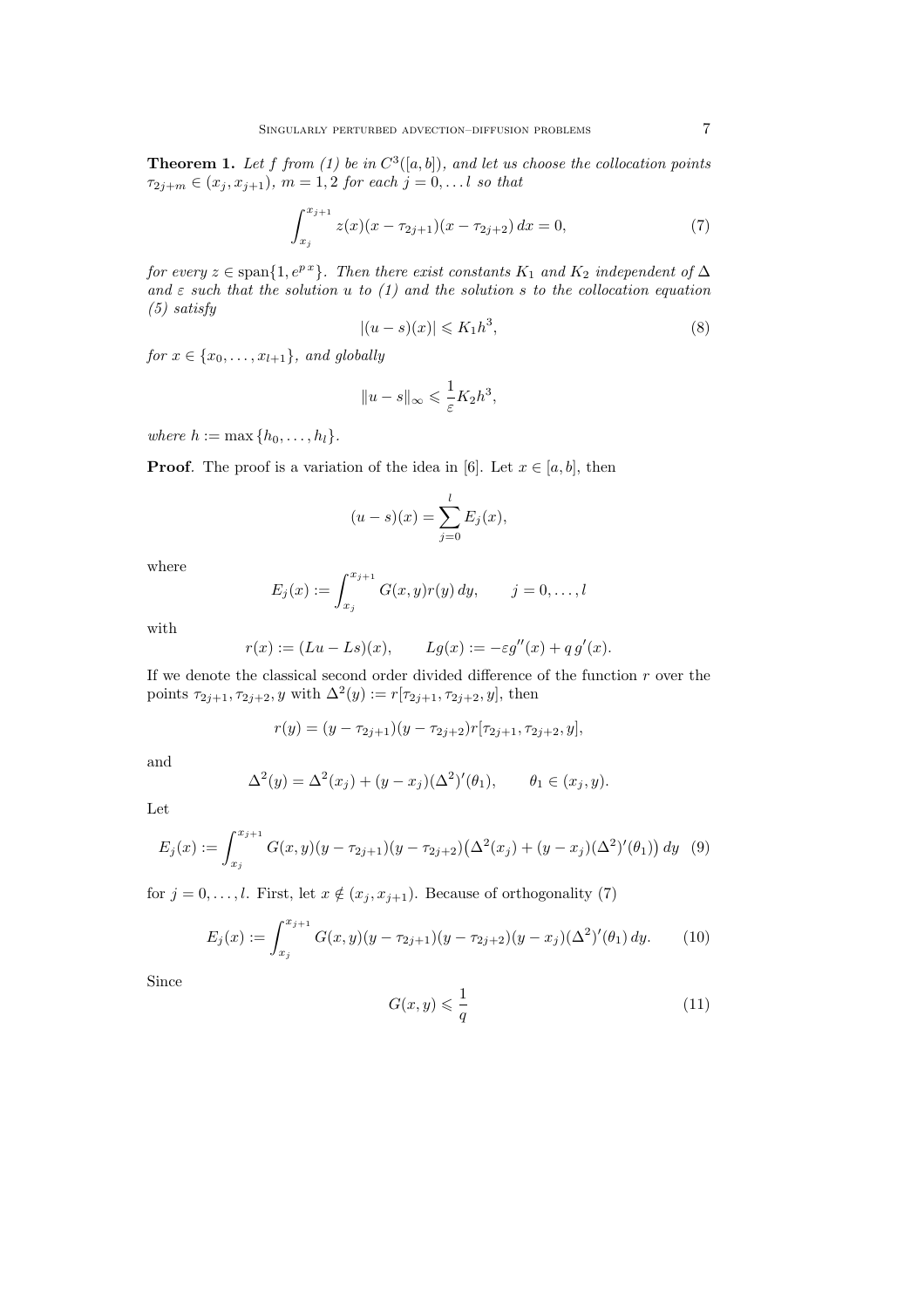8 T. BOSNER

and

$$
(\Delta^2)'(\theta_1) = r[\tau_{2j+1}, \tau_{2j+2}, \theta_1, \theta_1] = \frac{r'''(\theta_2)}{3!} = \frac{f'''(\theta_2)}{6}
$$
 (12)

equation (10) gives

$$
|E_j(x)| \leqslant \frac{M_3}{q} h_j^4,
$$

with

$$
M_3 := \max_{x \in [a,b]} |f'''(x)| \tag{13}
$$

 $\Box$ 

hence (8) follows.

On the other hand, if  $x \in (x_j, x_{j+1})$  (9) leads to

$$
E_j(x) := \int_{x_j}^{x_{j+1}} \left( G(x, x) + \int_x^y \frac{\partial}{\partial y} G(x, z) \, dz \right) (y - \tau_{2j+1})(y - \tau_{2j+2})
$$
  
 
$$
\times \left( \Delta^2(x_j) + (y - x_j)(\Delta^2)'(\theta_1) \right) dy,
$$

and again, because of orthogonality (7) we have

$$
E_j(x) := \int_{x_j}^{x_{j+1}} (y - \tau_{2j+1})(y - \tau_{2j+2}) \left( G(x, x)(y - x_j)(\Delta^2)'(\theta_1) + \left( \int_x^y \frac{\partial}{\partial y} G(x, z) \, dz \right) (\Delta^2(x_j) + (y - x_j)(\Delta^2)'(\theta_1)) \right) dy.
$$

By (11),  $\frac{\partial}{\partial y}G(x,y)$  $\left| \leqslant \frac{1}{\varepsilon}, (12), (13) \text{ and } \right|$ 

$$
\Delta^{2}(x_{j}) = r[\tau_{2j+1}, \tau_{2j+2}, x_{j}] = \frac{r''(\theta_{3})}{2!} = \frac{f''(\theta_{3})}{2}
$$

we finally get

$$
|E_j(x)| \leqslant \left(\frac{M_3}{6q} + \frac{M_2}{2\varepsilon} + \frac{M_3 h}{6\varepsilon}\right) h^4 \leqslant \text{const} \frac{1}{\varepsilon} h^4,
$$

for  $j = 0, ..., l$ , with  $M_2 := \max_{x \in [a, b]} |f''(x)|$ .

# 4. Example

The exact solution to the problem

$$
\varepsilon u''(x) - u'(x) = e^x
$$
,  $u(0) = u(1) = 0$ ,

is

$$
u(x) = \frac{e^{\frac{x}{\varepsilon}}(1-e) + e^x \left(e^{\frac{1}{\varepsilon}} - 1\right) + e - e^{\frac{1}{\varepsilon}}}{\left(e^{\frac{1}{\varepsilon}} - 1\right)(\varepsilon - 1)}.
$$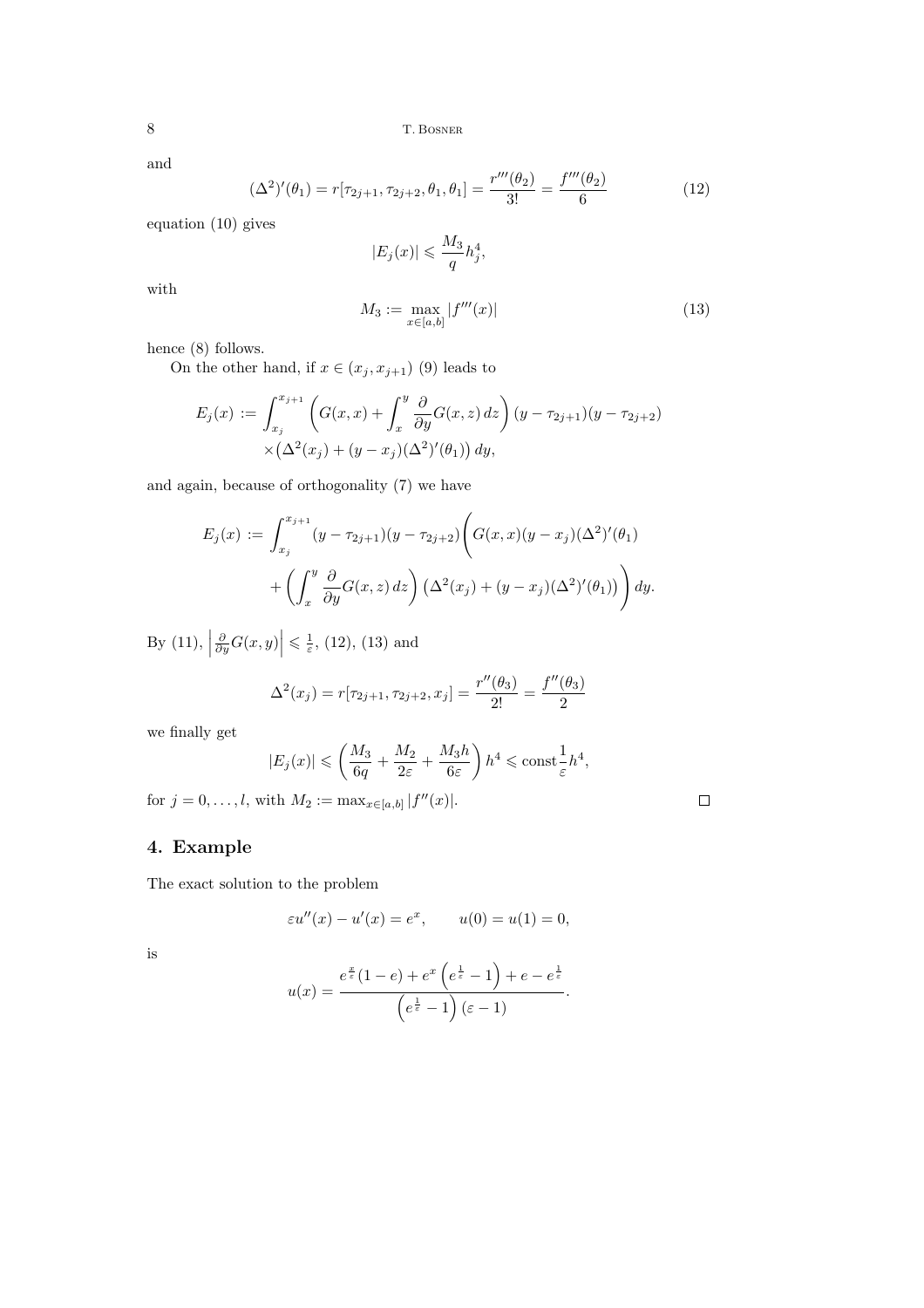We fix  $\varepsilon$  and compare the approximation by AD–splines and exponential tension splines on the same extended partition. For the tension spline we used the appropriate generalized Gaussian points, as described in [10]. From Figures 1 and 2, with  $\varepsilon = 2^{-10}$  and the number of the subintervals in the partition  $n = 2^6$ , and Tables 1, 2, 3 and 4, where  $\varepsilon = 2^{-k}$  for  $k = 6, ..., 14$ , and  $n = 2^m$ , for  $m = 5, ..., 11$  it is obvious that the AD–tension spline approximates the solution better.

| $\mathbf k$<br>m | 5          | 6          | 7          | 8          | 9          | 10         | 11         |
|------------------|------------|------------|------------|------------|------------|------------|------------|
| 6                | 1.97E-07   | 1.33E-08   | $8.44E-10$ | $5.32E-11$ | 1.89E-12   | $1.63E-11$ | $7.11E-11$ |
| 7                | 3.19E-07   | 2.57E-08   | $1.73E-09$ | 1.10E-10   | 6.55E-12   | 4.70E-12   | 2.17E-11   |
| 8                | 3.26E-07   | $4.06E-08$ | 3.30E-09   | 2.23E-10   | 1.35E-11   | 2.60E-13   | 6.60E-12   |
| 9                | 1.77E-07   | $4.14E-08$ | 5.14E-09   | $4.19E-10$ | 2.86E-11   | 5.33E-13   | 2.38E-12   |
| 10               | 1.40E-08   | 2.23E-08   | 5.21E-09   | 6.50E-10   | 5.29E-11   | 3.87E-12   | 2.83E-12   |
| 11               | $9.72E-08$ | $1.61E-09$ | 2.81E-09   | $6.54E-10$ | 8.16E-11   | 6.71E-12   | 1.69E-12   |
| 12               | 1.61E-07   | 1.25E-08   | 1.92E-10   | $3.52E-10$ | 8.20E-11   | $1.02E-11$ | 8.75E-13   |
| 13               | 1.95E-07   | 2.07E-08   | 1.59E-09   | 2.34E-11   | $4.41E-11$ | $1.05E-11$ | 9.81E-13   |
| 14               | 2.13E-07   | $2.51E-08$ | $2.62E-09$ | $2.01E-10$ | 2.86E-12   | 5.65E-12   | 1.73E-12   |

Table 1. The maximal error at the knots for the AD–spline

| k<br>m | 5          | 6        | 7          | 8          | 9          | 10       | 11         |
|--------|------------|----------|------------|------------|------------|----------|------------|
| 6      | 3.96E-04   | 2.69E-05 | 1.71E-06   | 1.08E-07   | 6.75E-09   | 4.07E-10 | $1.64E-11$ |
| 7      | 2.48E-03   | 2.08E-04 | 1.41E-05   | $9.02E-07$ | 5.67E-08   | 3.56E-09 | $1.92E-10$ |
| 8      | 8.59E-03   | 1.27E-03 | 1.07E-04   | 7.28E-06   | 4.65E-07   | 2.92E-08 | 1.84E-09   |
| 9      | 1.55E-02   | 4.40E-03 | $6.45E-04$ | 5.46E-05   | 3.70E-06   | 2.36E-07 | 1.48E-08   |
| 10     | $2.01E-02$ | 7.93E-03 | 2.23E-03   | 3.27E-04   | 2.75E-05   | 1.87E-06 | 1.19E-07   |
| 11     | 2.28E-02   | 1.03E-02 | $4.01E-03$ | $1.12E-03$ | 1.64E-04   | 1.38E-05 | 9.39E-07   |
| 12     | $2.42E-02$ | 1.17E-02 | 5.21E-03   | $2.02E-03$ | 5.61E-04   | 8.24E-05 | 6.94E-06   |
| 13     | 2.49E-02   | 1.24E-02 | 5.90E-03   | $2.62E-03$ | $1.01E-03$ | 2.81E-04 | 4.13E-05   |
| 14     | 2.53E-02   | 1.28E-02 | $6.26E-03$ | 2.96E-03   | 1.31E-03   | 5.06E-04 | 1.41E-04   |

Table 2. The maximal error at the knots for the tension spline

| k<br>m | 5          | 6        |             | 8          | 9          | 10         | 11         |
|--------|------------|----------|-------------|------------|------------|------------|------------|
| 6      | 2.72E-07   | 2.08E-08 | 1.46E-09    | $9.81E-11$ | $6.46E-12$ | $1.63E-11$ | $7.11E-11$ |
| 7      | 4.60E-07   | 3.40E-08 | 2.60E-09    | 1.83E-10   | 1.23E-11   | 5.53E-12   | 2.17E-11   |
| 8      | 8.51E-07   | 5.83E-08 | $4.25E-0.9$ | 3.25E-10   | 2.30E-11   | 1.83E-12   | 6.74E-12   |
| 9      | $1.21E-06$ | 1.08E-07 | $7.41E-0.9$ | 5.31E-10   | $4.06E-11$ | $3.14E-12$ | 2.58E-12   |
| 10     | 1.48E-06   | 1.52E-07 | 1.35E-08    | 9.34E-10   | $6.64E-11$ | 4.99E-12   | 3.23E-12   |
| 11     | $1.63E-06$ | 1.87E-07 | $1.91E-08$  | 1.70E-09   | $1.17E-10$ | 8.27E-12   | 1.69E-12   |
| 12     | 1.70E-06   | 2.05E-07 | 2.35E-08    | 2.40E-09   | $2.12E-10$ | 1.47E-11   | $1.01E-12$ |
| 13     | 1.73E-06   | 2.14E-07 | $2.57E-08$  | 2.94E-09   | $3.00E-10$ | 2.68E-11   | 1.65E-12   |
| 14     | $1.75E-06$ | 2.18E-07 | 2.68E-08    | 3.21E-09   | 3.68E-10   | 3.76E-11   | 3.77E-12   |

Table 3. The maximal global error for the AD–spline

## 5. Conclusion

The emphasis of the paper is placed more on the construction of the local basis suitable for collocation for advection–diffusion problems, rather than on the collocation method itself. Indeed, for a general problem there is much to be done, for instance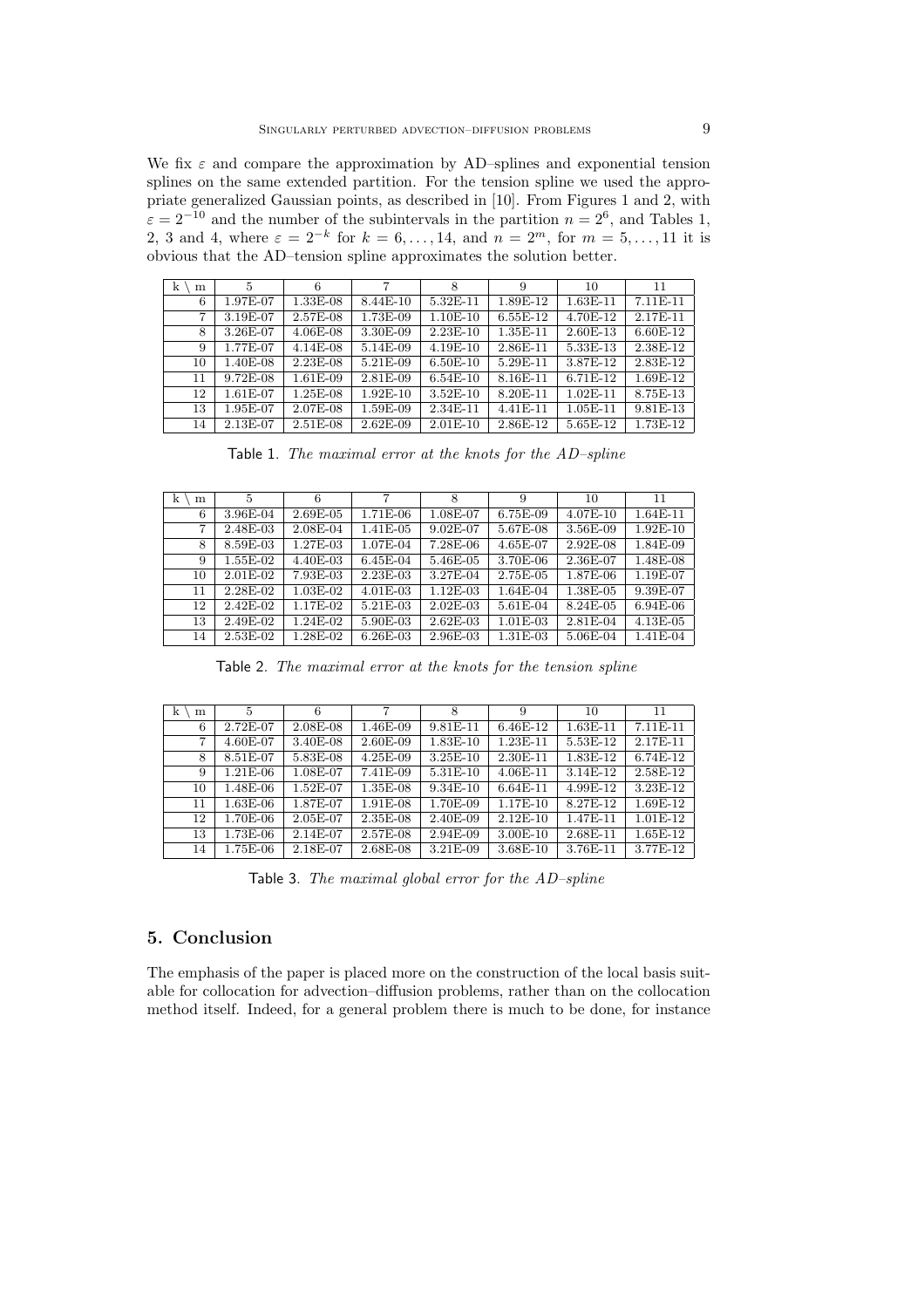10 T. BOSNER

| k<br>m | 5          |            |            | 8          | 9           | 10         | 11         |
|--------|------------|------------|------------|------------|-------------|------------|------------|
| 6      | 4.17E-04   | $2.85E-05$ | $1.82E-06$ | 1.14E-07   | 7.15E-09    | $4.32E-10$ | 1.74E-11   |
| 7      | 2.54E-03   | 2.15E-04   | $1.46E-05$ | 9.28E-07   | 5.83E-08    | 3.66E-09   | 1.99E-10   |
| 8      | 8.84E-03   | 1.30E-03   | 1.09E-04   | 7.38E-06   | 4.71E-07    | 2.96E-08   | 1.86E-09   |
| 9      | 1.62E-02   | $4.44E-03$ | 6.53E-04   | 5.49E-05   | 3.73E-06    | 2.38E-07   | 1.49E-08   |
| 10     | 2.11E-02   | 8.10E-03   | $2.23E-03$ | 3.28E-04   | 2.76E-05    | 1.87E-06   | 1.20E-07   |
| 11     | 2.39E-02   | 1.06E-02   | $4.05E-03$ | 1.12E-03   | $1.65E-04$  | 1.39E-05   | 9.40E-07   |
| 12     | 2.54E-02   | 1.19E-02   | 5.27E-03   | 2.03E-03   | 5.61E-04    | 8.25E-05   | 6.95E-06   |
| 13     | $2.62E-02$ | 1.27E-02   | 5.97E-03   | $2.64E-03$ | $1.01E-03$  | 2.81E-04   | $4.13E-05$ |
| 14     | 2.66E-02   | 1.31E-02   | $6.34E-03$ | 2.98E-03   | $1.32E-0.3$ | 5.07E-04   | $1.41E-04$ |

Table 4. The maximal global error for the tension spline

the method has not been proved to be robust in the sense it is nowadays generally agreed upon, *i.e.* the estimate is not parameter uniform (except at the knots). Also, non-constant advection is much more interesting, and one must find suitable piecewise constant approximations to the advection term to apply the method. Numerical tests performed well for various choices, but the proof may be much more involved than the one given in Theorem 1. Finally, the choice of tension parameters in a general situation is an open question. By analogy to the tension spline collocation, it should follow from either asymptotic expansions of the solution or the properties of the collocation matrix. The situation is thus very much alike to the early days of tension splines, when only one tension parameter was used, the so called uniform tension case. However, the construction of the appropriate 'variable tension' AD–



Figure 1. Global error (red) and the error at the knots (green) for the collocation by AD–spline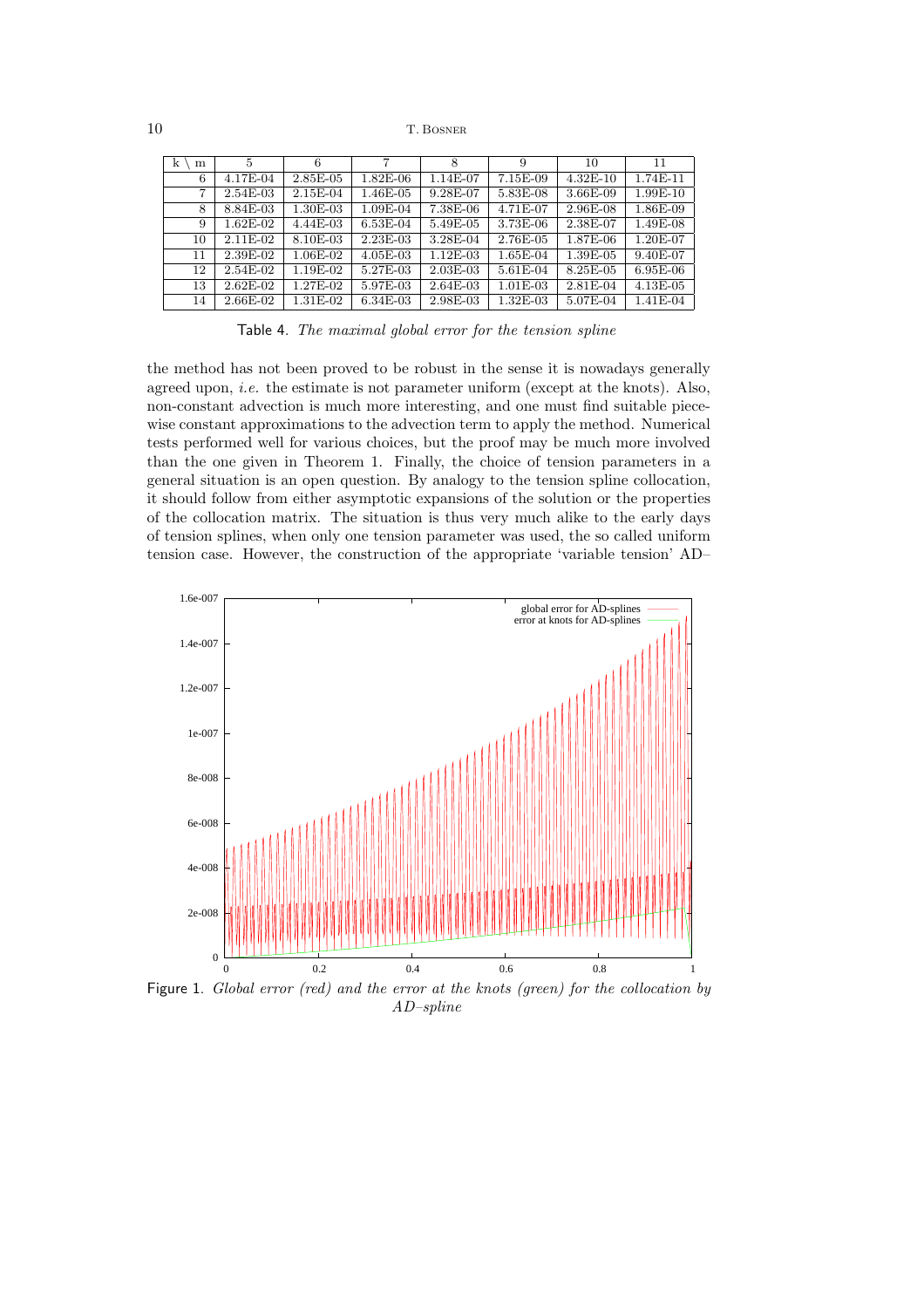

Figure 2. Global error (red) and the error at the knots (green) for the collocation by tension spline

spline spaces should present no difficulties, following the same approach as for the uniform ones.

## References

- [1] T. BOSNER, Knot insertion algorithms for Chebyshev splines, Ph.D. thesis, Department of Mathematics, University of Zagreb, 2006.
- [2] T. Bosner, M. Rogina, Non-uniform exponential tension splines, Numer. Algorithms 46(2007), 265–294.
- [3] T. BOSNER, M. ROGINA, Numerically stable algorithm for cycloidal splines, Ann. Univ. Ferrara 53(2007), 189–197.
- [4] C. GRANDISON, Behaviour of exponential splines as tensions increase without bound, J. Approx. Theory 89(1997), 289–307.
- [5] P. G. Ciarlet, F. Natterer, R. S. Varga, Numerical methods of high-order accuracy for singular boundary value problem, Numer. Math. 15(1970), 87–99.
- [6] C. de Boor, B. Swartz, Collocation at Gaussian points, SIAM J. Numer. Anal. 10(1973), 582–606.
- [7] F. R. de Hoog, R.Weiss, Difference methods for boundary value problems with a singularity of the first kind, SIAM J. Numer. Anal. 13(1976), 775–813.
- [8] F. R. de Hoog, R. Weiss, *Collocation methods for singular boundary value problems*, SIAM J. Numer. Anal. 15(1978), 198–217.
- [9] R. N. GOLDMAN, T. LYCHE, Knot Insertion and Deletion Algorithms for B-Spline Curves and Surfaces, SIAM, Philadelphia, 1993.